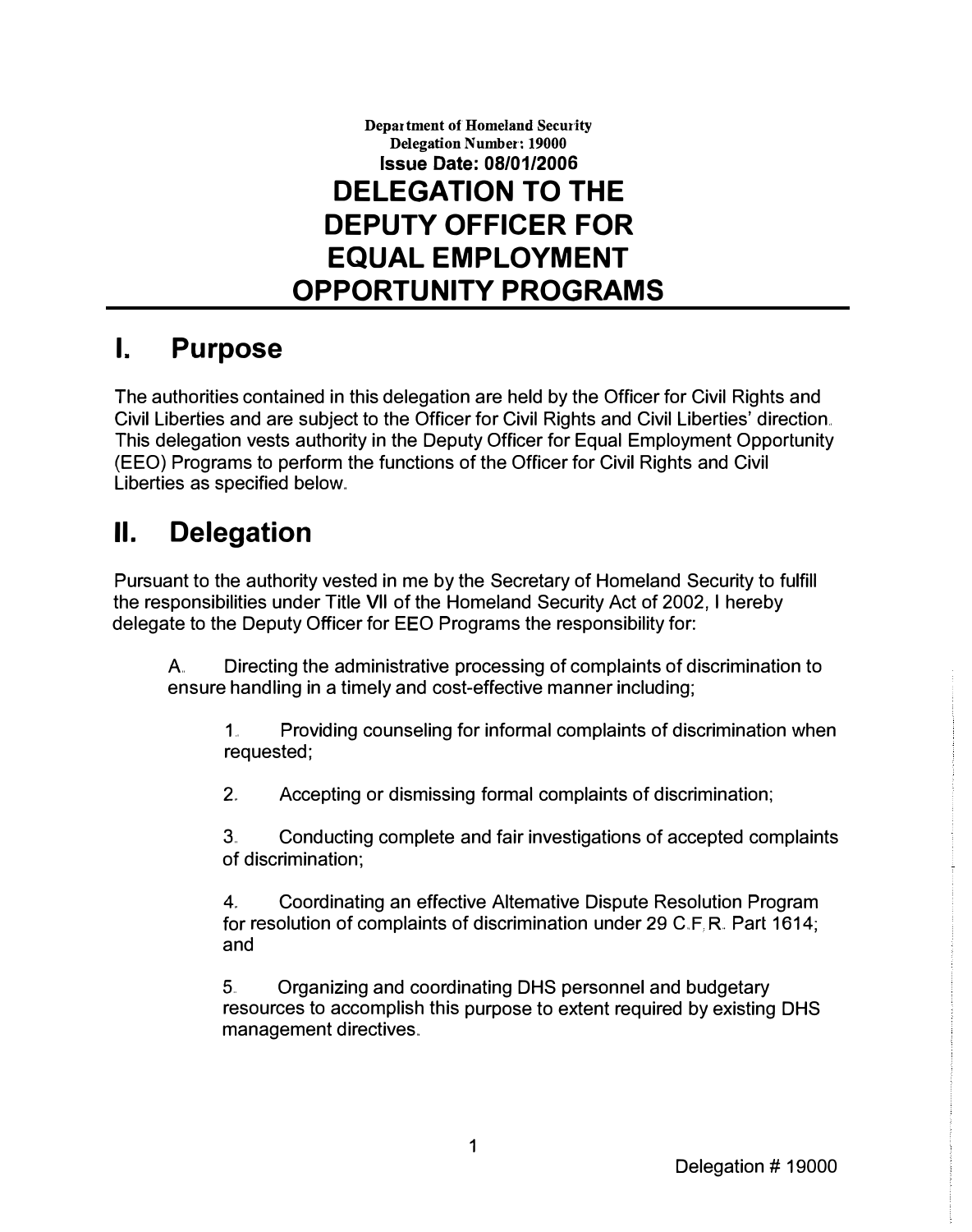B. Directing the EEO program including;

1. Establishing and maintaining EEO programs and initiatives with the goal of ensuring that all employment decisions are free from discrimination and the removal of barriers to free and open workplace competition:

2. Fulfilling reporting requirements on behalf of DHS with the White House, Congress, and independent executive agencies when required by law, regulation or Executive Order;

3. Evaluate the effectiveness of EEO programs throughout DHS and recommending appropriate improvements to the head of a component and to the Officer for Civil Rights and Civil Liberties.

C. Directing the diversity initiative including:

1. Compliance with applicable statutes, regulations, orders and other directives relating to establishing and maintaining diversity in the workforce;

2. Identification and elimination of policies, practices and procedures that hinder hiring, retention and promotion solely on the basis of qualifications, including diversity training;

3. Evaluation of the effectiveness of DHS' efforts to establish and maintain a diverse workforce.

#### D. Taking final action on behalf of DHS:

1. In all individual and class complaints of discrimination where a Final Agency Decision is elected;

2. In all individual and class complaints of discrimination where a hearing before the EEOC is elected;

3. In authorizing all remedial actions (including hiring or reinstatement, back pay, compensatory damages, attorney's fees and disciplinary actions for discriminatory conduct) and coordinating compliance with such actions properly ordered by the EEOC; and

4. On allegations of breach of settlement agreements entered into by DHS to resolve complaints of discrimination;

E. Performing such other duties as the Officer for Civil Rights and Civil Liberties may direct